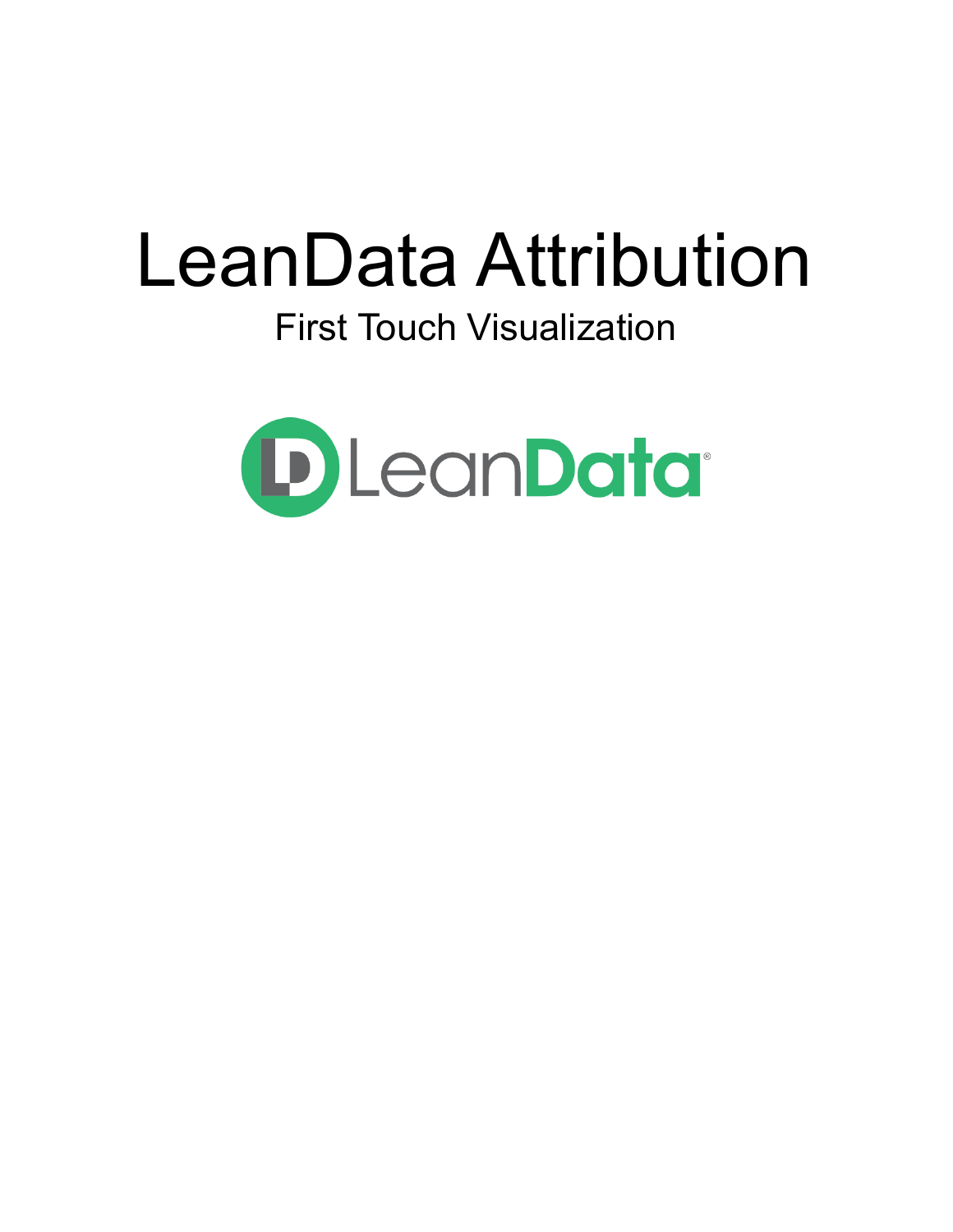

## **Overview**

This Visualization outlines how the different First Touch Attribution Options in LeanData will affect how First Touch Attribution will be distributed in the LeanData Marketing Touch Object.

## **Visualization**

**Opportunity**: Disney Corp **Opportunity Amount**: \$100,000 *Total* **# of Marketing Touches**: 8

- # of *Generated* (Pre-Opp Creation) Touches: 5

- # of *Accelerated* (Post-Opp Creation) Touches: 3



### **FT Pre-Opportunity**

- Assigns 100% Attribution to the first relevant Marketing Touch as long as the touch occurred prior to opportunity creation
- FT Attribution Ammount: \$100,000 for the White Paper

#### **FT Pre-Sales**

- Assigns 100% attribution to the first relevant Marketing Touch prior to the first Sales Touch.
- If no relevant Marketing Touch occurs prior to a Sales Touch, no First Touch Attribution value is assigned.
- **Note**: first Sales Touch May include Opportunity Creation if the option to count Opportunity Creation as a Sales Touch has been selected
- FT Attribution Amount: \$100,000 for the White Paper

#### **MT Pre-Sales**

● Distributes Attribution values to all relevant touches prior to the First Sales touch (must be prior to opportunity creation)